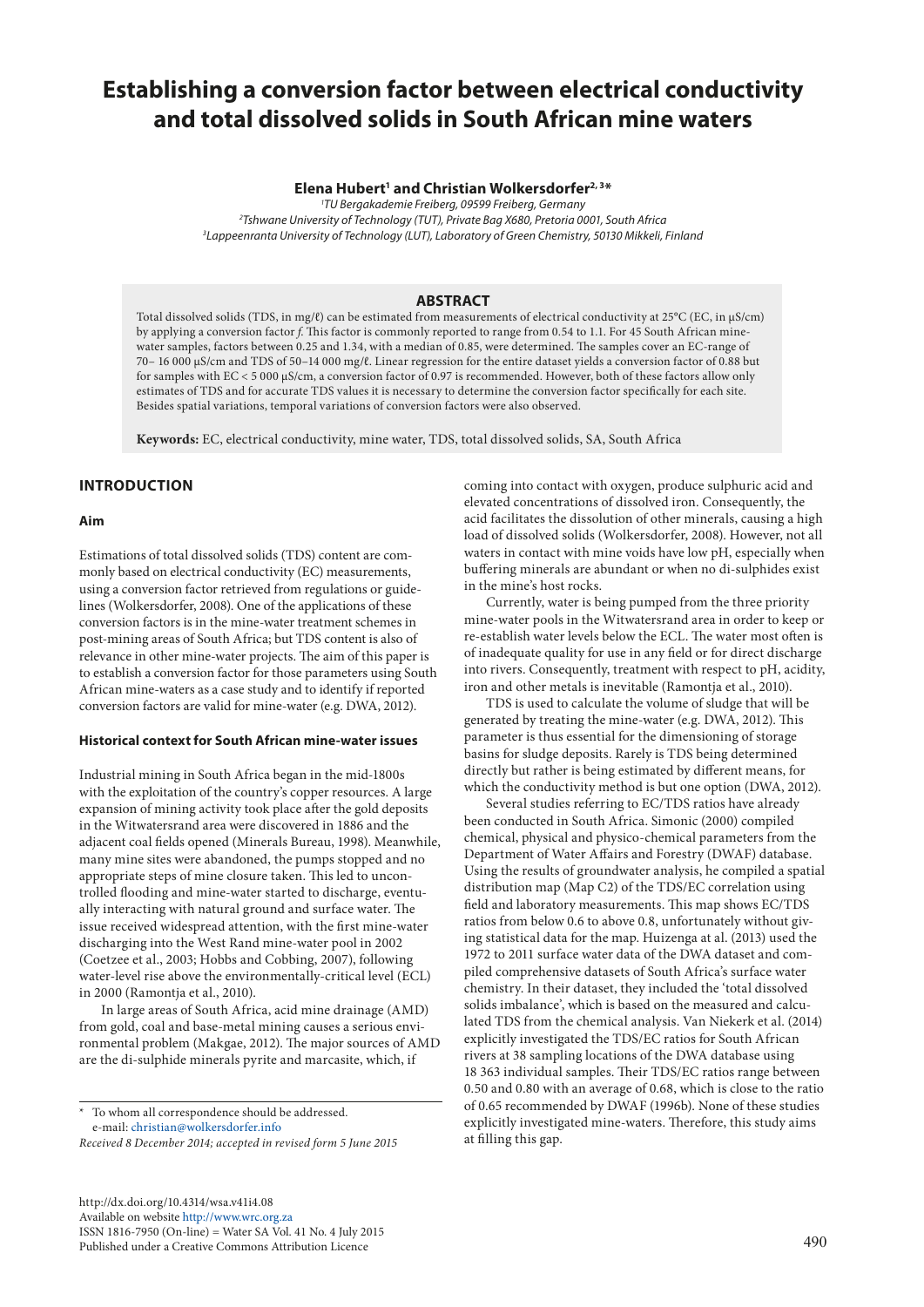#### **Electrical conductivity**

#### *Basics*

Although practitioners and researchers perform electrical conductivity measurements on a regular basis, they do not always know the theoretical background. Therefore, the following sections will provide a short introduction to the subject. Only the most relevant equations will be given in helping to understand this relationship.

The electrical conductivity of an aqueous solution is its ability to pass an electric current. Being a characteristic property of solutions, it is used in a range of fields and industrial applications, e.g., mine-water management (Gelhaus and Lacourse, 2004). Electrical conductivity depends mainly on the concentration of dissolved electrolytes and gases. With respect to the dissociated ions in particular, EC is a function of their mobility, determined by charge and dissolved radius and the solution's viscosity and temperature (Coury, 1999).

The parameter measured by the instrument is the conductance *G*, being the reciprocal of the resistance *R*.

$$
G = \frac{1}{R} \tag{1}
$$

Resistance *R* is defined by the current *I* that flows when a certain potential *U* is applied.

$$
R = \frac{U}{I} \tag{2}
$$

*G,* the electrical conductance, depends on the properties of the solution as well as on the dimensions of the measuring cell. Those dimensions, the physical shape and the size of the conductivity cell limiting the ions' movement, are represented by the cell constant *K*, which is constituted of the electrode distance *l* and the electrode surface *A*.

$$
K = \frac{1}{A} \tag{3}
$$

Multiplying the conductance *G* and the cell constant *K* results in the conductivity  $\kappa$  (sometimes also  $\gamma$ ), which is thus a solution-specific parameter, independent of the instrument's geometry.

$$
\kappa = K \cdot G \tag{4}
$$

This calculation is usually performed within the instrument and the reading given is that of the (electrical) conductivity κ, sometimes also referred to as specific conductance (South African National Standard, 1985). Per definition, this is the conductance of a body of solution of a given unit length and cross section at a specified temperature θ (Hem, 1985). As the reciprocal of the resistance's unit, Ohm  $(Ω)$  is the Siemens  $(S)$ , Siemens per meter (S/m) is the SI unit for conductivity at temperature θ. Internationally, figures in water science are commonly given in mS/cm or µS/cm, whilst in South Africa or Finland very often mS/m (South African National Standard, 1985), and in the US mmho/m, is used. The latter should be avoided, as it is not an SI unit. Different authors assume that the terms **specific** conductance (Atekwana et al., 2004) or **electrical** conductivity indicate that the solution-specific property of conductivity was **normalized to 25°C**, but this is not commonly accepted as a convention. Assumption that a temperature compensation was done can thus lead to misinterpretation of data.

[http://dx.doi.org/10.4314/wsa.v41i4.0](http://dx.doi.org/10.4314/wsa.v41i4.08)8 Available on website<http://www.wrc.org.za> ISSN 1816-7950 (On-line) = Water SA Vol. 41 No. 4 July 2015 Published under a Creative Commons Attribution Licence

Before measurements are performed, instrument calibration with a standard solution of known electrical conductivity  $\kappa_{_{\rm S}}$  is necessary (Gelhaus and Lacourse, 2004). This calibration determines the cell constant for the measured electrical conductance of that standard  $G<sub>s</sub>$ .

$$
K = \frac{\kappa_s}{G_s} \tag{5}
$$

Subsequently, the cell constant will be used to convert conductance to conductivity, because although in theory the cell constant is defined by its geometry, it is practically only measurable under working conditions and also changes over time.

#### *Temperature correction*

Electrical conductivity strongly depends on the solution's temperature θ because the movement of ions is directly proportional to the temperature. Due to the large dependency of EC on temperature, values are only comparable if either measured at or converted to the same reference temperature (Smith, 1962). In most countries, the reference temperature for water is 25°C, but since this is not the same worldwide or across all fields of science, the reference needs mentioning with the data. This procedure is referred to as temperature correction or temperature compensation and is done by applying a linear or non-linear correction algorithm, which is even required for measurements close to 25°C.

For the purpose of temperature compensation, a temperature coefficient  $\mathfrak{a}_{_{\boldsymbol{\theta}}}$  is used. It characterizes the rate of conductivity change per degree of temperature change. For practicality, mean temperature coefficients for certain temperature ranges are used (Smith, 1962).

$$
\alpha_{\theta 25} = \frac{1}{\kappa_{25}} \left( \frac{\kappa_{\theta} - \kappa_{25}}{\theta - 25^{\circ} \text{C}} \right) \times 100 \tag{6}
$$

By applying this coefficient, electrical conductivity  $\kappa_{25}$  at 25°C can be calculated from a conductivity  $\kappa_{_{\theta}}$  measured at tempera-

ture θ (all temperatures in °C).  
\n
$$
\kappa_{25} = \frac{\kappa_{0}}{1 + \left(\frac{\alpha_{025}}{100}\right)(\theta - 25^{\circ}\text{C})}
$$
\n(7)

In case of a linear correction, the same coefficient is used across the whole temperature range. A common coefficient α for that purpose is 2%/K, which is derived from the coefficient of 1.91%/K for a standard KCl solution assumed to be an approximation for most natural waters (Standard Methods for the Examination of Water and Wastewater, 2005). Many conductivity meters have a built-in temperature compensation, using mainly linear algorithms to convert the sample conductivity to the chosen reference temperature. For natural waters with conductivities of approximately 60–1 000 µS/cm, a non-linear compensation can be used (South African National Standard, 1985: SANS 7888: identical to ISO 7888-1985). Yet, regardless of the compensation method used, the more the sample temperature deviates from 25°C, the larger the uncertainty of the temperature compensation.

## *Calculation of EC from ionic concentrations*

If results from a chemical analysis are available, electrical conductivity can be computed from the ions' concentrations. Twelve different equations have been proposed and are discussed in McCleskey et al. (2012). They require knowledge of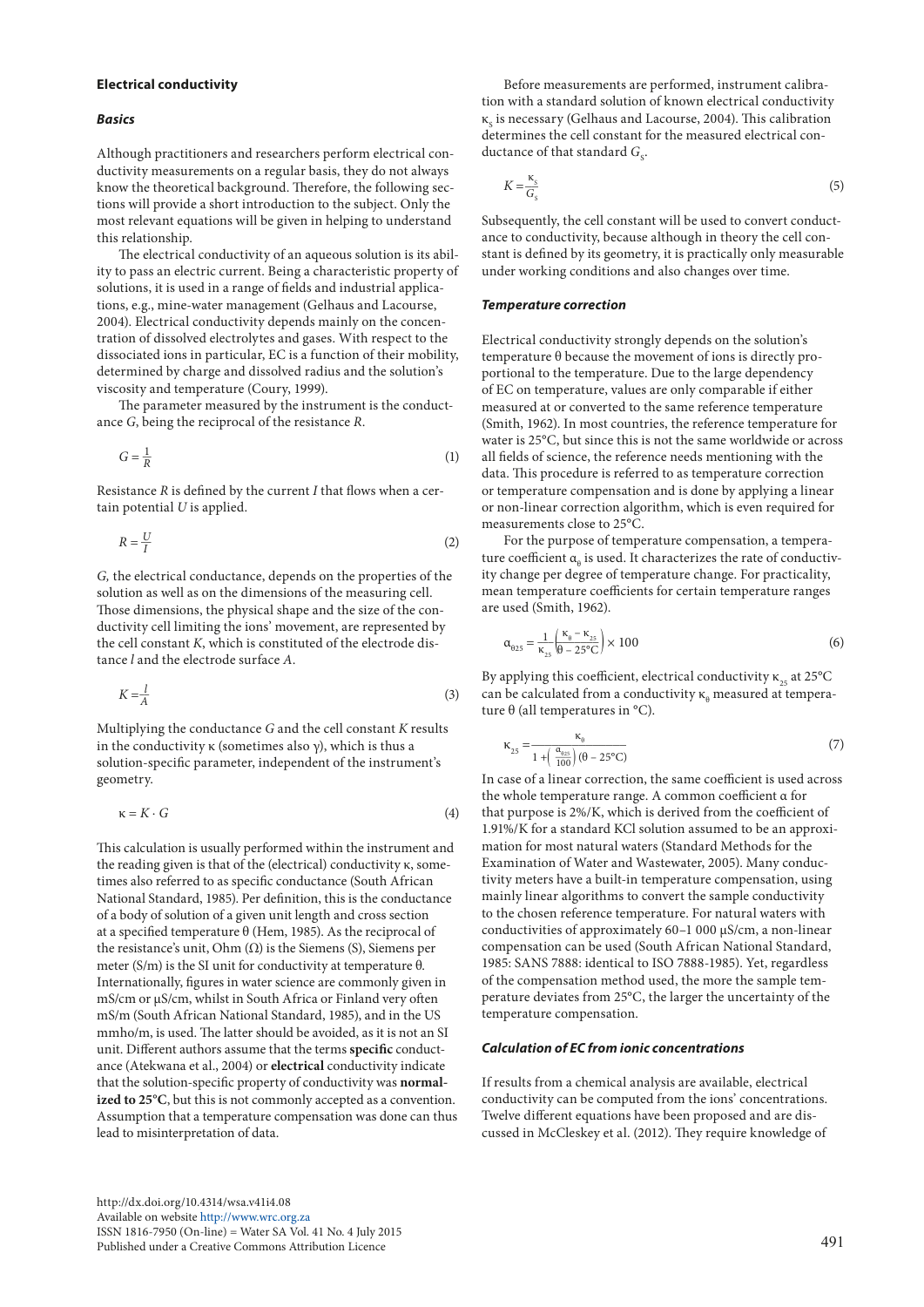the tabulated molecular conductance  $\lambda$  of the individual types of ions (limiting ionic molecular conductivity), including their valence states *Z*. The method used in this paper is based on Rossum (1975) and Coury (1999), applying an extended table listed in Wolkersdorfer (2008):

$$
\kappa_{25} = K_{+}^{0} + K_{-}^{0} - \frac{\Lambda_{0} \cdot Z_{+} \cdot Z_{-}}{115.2 \cdot (Z_{+} + Z)} \cdot \frac{2 \cdot Q}{1 + \sqrt{Q}} + 0.668 \cdot \left[ (Z_{+} + Z) \cdot C \right]^{1.5}
$$
\n(8)

with:

1:  
\n
$$
Q = \frac{\Lambda_0 \cdot Z_+ \cdot Z_-}{(Z_+ + Z_-) \cdot (Z_+ \cdot \lambda_+ + Z_- \cdot \lambda)}
$$
\n(9)

and:  $\Lambda_0$ , the total ionic conductance  $(\lambda_+ + \lambda_0)$ , as well as *C*, the concentration of the ion (mol/ℓ). At the assumed state of infinite dilution, the contribution of different types of ions in a complex solution to conductivity is additive. McCleskey et al. (2011) introduced the 'transport number for the individual ions' and could show that there are 3 groups of ions that contribute to the water's EC: significant (H<sup>+</sup>, Na<sup>+</sup>, Ca<sup>2+</sup>, Mg<sup>2+</sup>, NH<sub>4</sub><sup>+</sup>, K<sup>+</sup>, Cl<sup>-</sup>,  $SO_4^2$ <sup>-</sup>, HCO<sub>3</sub><sup>-</sup>, CO<sub>3</sub><sup>2</sup>-, F<sup>-</sup>, Al<sup>3+</sup>, Fe<sup>2+</sup>, NO<sub>3</sub><sup>-</sup>, HSO<sub>4</sub><sup>-</sup>), moderate (Li<sup>+</sup>, Fe<sup>3+</sup>, Cu<sup>2+</sup>, Mn<sup>2+</sup>, Zn<sup>2+</sup>, OH<sup>-</sup>, NaCO<sub>3</sub><sup>-</sup>) and very little contribution  $(Ba^{2+}, Br, Cs^+, Sr^{2+}, KSO<sub>4</sub>)$ . OH needs to be considered for pH higher than 9 and H<sup>+</sup> for pH below 5, since the conductance contributed by OH and H<sup>+</sup> is substantially greater than that of other ions (Rainwater and Thatcher, 1960).

Because the molecular conductance  $\lambda$  changes with concentration, the activity of the species in the sample needs to be known (Coury, 1999; McCleskey et al., 2012). For accurate EC calculations, it is therefore imperative to account for the individual concentrations of the ions in solution. PHRREQC is a chemical-thermodynamic computer code for calculating aqueous speciation, which computes the EC based on the results of the water analysis, based on Kohlrausch's law and the Debye-Hückel equation (Parkhurst and Appelo, 2013). For most waters with electrical conductivities below 60 mS/cm and  $MgSO_{4}$ -rich

waters below 20 mS/cm, this method results in sufficiently good results (Appelo, 2015). Those results can then be used to verify the accuracy of the chemical analysis, a method that is more reliable than the commonly-used ionic balance (Wolkersdorfer, 2008).

## **Total dissolved solids**

Total dissolved solids (TDS) or filterable matter (ASTM D5907-13) is a measure of the total concentration of dissolved matter in a water sample (ASTM D5907-13; Hem, 1985; US Environmental Protection Agency, 1971). It includes all inorganic and organic dissociated anions and cations as well as undissociated dissolved species (McNeil and Cox, 2000). It is sometimes wrongly called total dissolved salts (Hobbs and Cobbing, 2007; Hobbs et al., 2008) or mistakenly confused with salinity (Scofield and Wilcox, 1931; Rainwater and Thatcher, 1960; McNeil and Cox, 2000; Zinabu et al., 2002; Oelofse and Strydom, 2010). Sometimes it is also defined as the content of dissolved inorganic salts (DWAF, 1996b). Results are reported as mass per volume units, most commonly mg/ℓ. Together with total suspended solids (TSS), TDS makes up the total solids (TS) content of water.

The standard method for the determination of TDS is gravimetric, where an accurately measured volume of filtered sample is evaporated and dried at a certain temperature (e.g. South African National Standard, 2013). The volume of sample to be evaporated depends on the expected TDS, which can be estimated from a quick EC measurement. If the sample volume chosen is too large, an excessive amount of residue can remain and water entrapped in the crust might not be released in its entirety during the drying process (Rainwater and Thatcher, 1960). Though the determination of TDS seems to be relatively straightforward, the results of TDS determination are influenced by various parameters, such as pore size, porosity and filter thickness, particle size, amount of sample and drying time as well as method used (Table 1).

| <b>TABLE 1</b><br><b>Methods for determining TDS based on literature</b> |                                      |                     |                         |                        |                                              |  |
|--------------------------------------------------------------------------|--------------------------------------|---------------------|-------------------------|------------------------|----------------------------------------------|--|
| Method/standard                                                          | <b>Drying</b><br>temperature, °C     | Drying time, h      | Filter pore size,<br>μm | Mass of residue,<br>mg | <b>Mass constancy</b>                        |  |
| SANS 5213 <sup>a</sup>                                                   | $180 \pm 2$                          | $\overline{2}$      | $1.0 + 0.2$             | $5 - 200$              | Constant                                     |  |
| US EPA 160.1 <sup>b</sup>                                                | $180 \pm 2$                          | $1 + repetitions$   | 0.45                    | $10 - 200$             | $< 0.5$ mg or $< 4\%$ ,<br>whichever smaller |  |
| APHA SM $2540Cc$                                                         | $180 \pm 2$<br>or $103 - 105$ (1980) | $> 1$ + repetitions | $\leq$ 2                | $2.5 - 200$            | $< 0.5$ mg or $< 4\%$ ,<br>whichever smaller |  |
| DIN EN 15216-1 <sup>d</sup>                                              | $105 + 3$                            | Until dry           | 0.45                    | $20 - 1000$            | $< 2$ mg or $< 0.5\%$ ,<br>whichever larger  |  |
| USGS I-1750-85 1989 <sup>e</sup>                                         | 180<br>or 105                        | $\overline{c}$      | 'filtered'              | $10 - 200$             | constant                                     |  |
| ASTM D5907 2013 <sup>f</sup>                                             | 180<br>or $103 - 105$                | >1                  | glass fibre filter      | $25 - 200$             | $< 0.5$ mg                                   |  |
| IS 3025-16 <sup>g</sup>                                                  | $180 \pm 2$                          | Long                | 1.2                     | $25 - 250$             | $< 0.5$ mg                                   |  |
| SAWQG Vol. 7h                                                            | < 70                                 |                     | 0.45                    |                        |                                              |  |
| <b>Standard Operating</b><br>Procedurei                                  | 180                                  | 5 days              | $0.7 - 1.2$             |                        | allow to stabilize                           |  |

*References: a South African National Standard, 2013; b US Environmental Protection Agency, 1971; c Standard Methods for the Examination of Water and Wastewater, 2005; d DIN, 2007; e Fishman and Friedman, 1989; f ASTM International, 2013; g Indian Standards, 1984; h DWAF, 1996b; i Motter, 2015 (the 2010 method 13A.1 recommended a 2 h drying time)*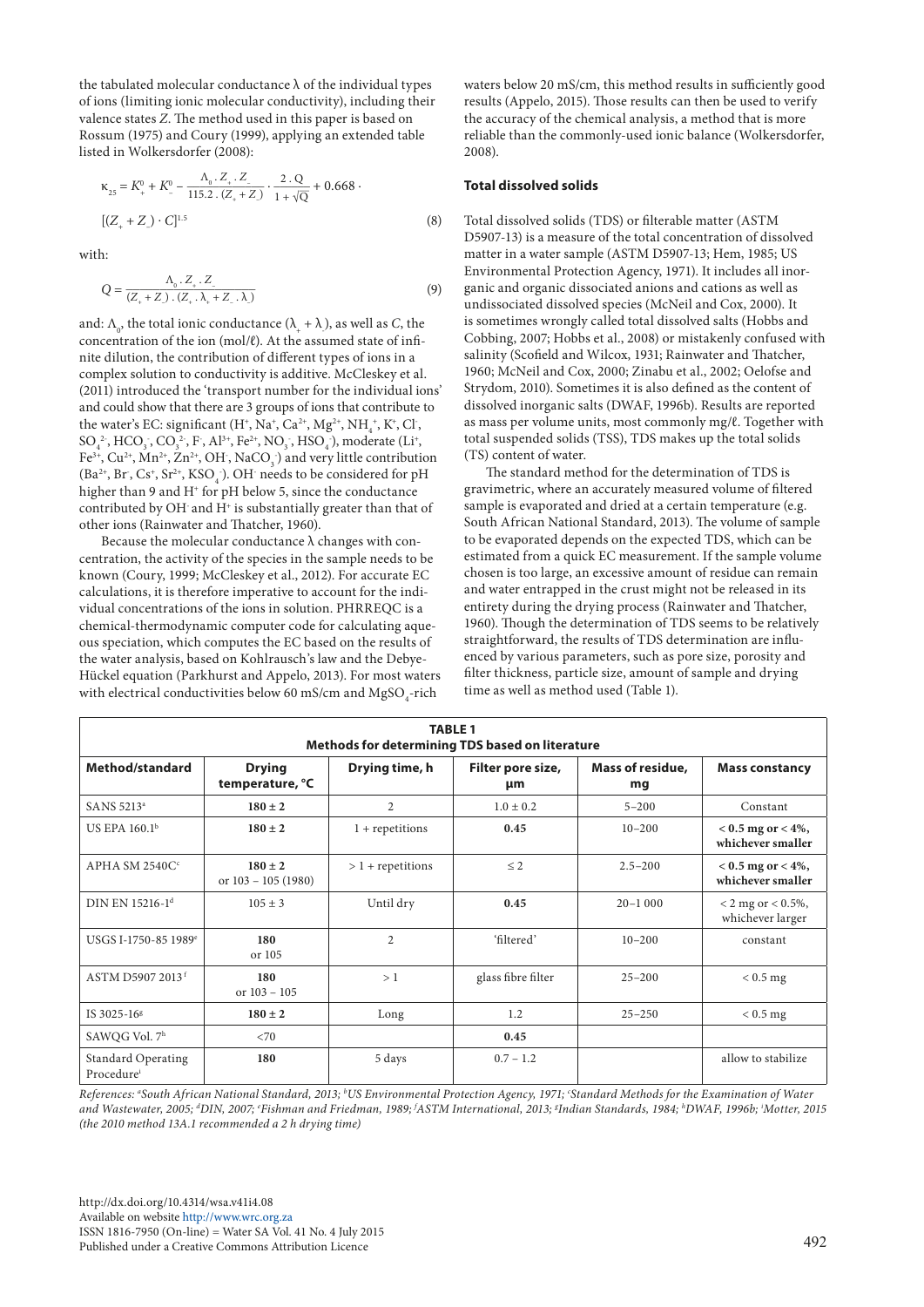Drying at 180°C for a duration of 1 to 2 h will lead to the release of almost all mechanically held water and most water of crystallization. At that temperature, all bicarbonate, which becomes unstable at 100°C, will be transformed to carbonate, releasing carbon dioxide (Rainwater and Thatcher, 1960). Some organic and also inorganic matter, such as nitrite and boron, will be volatilized (Howard, 1933; Hem, 1985), but not all of it will be removed completely. Especially at low pH, some anion content, such as chloride and nitrite, may be lost by the volatilization of acids (Standard Methods for the Examination of Water and Wastewater, 2005). Contrary to those losses, some weight gain can also happen due to oxidation or transformation into hydroxides. Some parameters may cause a longer drying time. These are a particularly high mineral content, a high bicarbonate concentration or large concentrations of calcium, magnesium, chloride and sulphate. Weighing will have to be done as soon as possible after the required cooling phase, in a desiccator (US Environmental Protection Agency, 1971). Even after the slower release of contained water, some crystallization water may remain in residue when rich in gypsum (Hem, 1985). At lower temperatures, not all of those processes occur until completion, usually leading to more water retained in the solids. Yet, different temperatures are recommended for drying by different standards (Table 1). In addition to the results, it is consequently necessary to record the drying temperature – even for more dilute natural waters for which differences in the drying temperature yield not substantially different results (Hem, 1985).

Because the evaporation method is time consuming and thus expensive, methods for determining TDS mathematically from ion concentrations, sulphate concentration and EC exist. If a reasonably complete chemical analysis was performed, a possible method for determining TDS is to add up all of the ion concentrations, which usually yields results quite close to the gravimetric method. Particularly in mine-water with elevated EC and low pH-values, metal ions such as Fe, Al and Mn can be abundant (Blowes et al., 2014). To avoid errors in the TDS calculation, those concentrations have to be added to the main ions. Rucker et al. (2009) estimated TDS with on-site geophysics and found good correlations ( $R<sup>2</sup> = 0.85$ ) between the measured resistivity and the TDS content of the mining-impacted groundwater, which can be used to map for potential groundwater contamination.

#### **TDS-EC conversion factors**

As a result of its own dissociation, the EC of pure water is 0.05483 µS/cm at 25°C (South African National Standard, 1985). Exposure to the atmosphere will raise the conductivity to > 2 µS/cm due to contamination with  $CO_2$ . In natural waters, conductivity will typically range from tens of µS/cm to tens of mS/cm (Hem, 1985). Because almost all the conductivity is accounted for by the dissolved ions, there is a direct proportionality between EC and TDS:

$$
TDS = EC \cdot f \tag{10}
$$

This conversion factor *f* allows the estimation of TDS from a precisely measured EC (Singh et al., 1975) and is commonly used in all situations where TDS needs to be established quickly (e.g. agriculture, industry, water supply, resource management or mining; Van Niekerk et al., 2014).

At lower concentrations, the relation between concentration and EC for single electrolyte solutions is linear and flattens off for higher ones because the ionic mobility decreases with increasing concentration due to interferences and interactions between the ions. Yet, the slope of the linear part, as well as the degree of flattening off at higher concentrations, differs for different dissolved electrolytes. As natural waters are not simple solutions and contain various ionic and undissociated species with widely varying amounts and proportions, the relationship between EC and TDS becomes complicated. However, it is generally well enough defined to be of good practical value (Hem, 1985), and a linear relationship is usually a reasonably good estimate.

Commonly, predefined conversion factors without proper site-specific validation are used. Yet, the factors differ for different types of waters, depending on the dominant major ions varying between water bodies, sampling locations and seasons (Van Niekerk et al., 2014). Consequently, TDS calculated from a generalised factor is an estimate (Scofield and Wilcox, 1931) and accurate TDS calculations need site- and runoff-specific conversion factors (Smith, 1962).

The exact value for the conversion factor depends on the water's ionic composition, especially its pH and bicarbonate concentration (DWAF, 1996a) and the TDS of the solution (DWAF, 1996b; Van Niekerk et al., 2014). Van Niekerk et al. (2014) documented that factors were not consistent between sites belonging to different river systems, but varied little for individual sites. The ratio cannot be constant across wide ranges of TDS due to differences in the degree of dissociation of dissolved electrolytes at different solution concentrations and due to differences in the mobility of the ions in solutions of mixed dissolved electrolytes (Van Niekerk et al., 2014). While conductivity is only influenced by ionized constituents, TDS also contains non-conducting material, such as some organics and silica. Day and Nightingale (1984) found that incorporating groundwater  $\mathrm{SiO}_{_2}$  concentrations substantially increased accuracy of the regressions between TDS and EC.

Although *f* should have the unit (mg∙cm)/(ℓ∙µS) derived from TDS and EC, it is usually given without units. To avoid miscalculation, it is therefore relevant to know the used SI units. All of the following factors are for conversion from EC in µS/cm to TDS in mg/ℓ.

The South African National Standard for TDS (2013) recommends a factor of 0.75 to estimate the volume of water to be evaporated for TDS determination. Scofield and Wilcox (1931) discussed converting EC to 'total dissolved electrolytes'. For irrigation water, they recommend using 0.7 for sulphatedominated waters with an EC > 1 000 µS/cm and 0.6 for chloride-dominated water with an EC below that threshold. A similar differentiation was made by Hem (1985) with factors of 0.54–0.94 for natural inland waters, where most fall between 0.55 and 0.75, and with higher ones for sulphate-rich and lower ones for chloride-rich waters. This latter span was adopted by the DWAF for the South African Water Quality Guidelines (DWAF, 1996b) for the use of water in various fields, including domestic, industrial and agricultural, with strong emphasis put on the average lying at 0.65. The US Geological Survey has long been suggesting 0.65±0.1 (Rainwater and Thatcher, 1960), stating that the factor increases for higher TDS (especially when containing substantial amounts of non-ionized silica) and is lower for waters high in free acid, alkalinity and NaCl. For Australian surface waters, McNeil and Cox (2000) ascertained factors of 0.59–0.72, with a normal variability between < 0.35 and  $> 1.00$  in a conductivity range of 50–1 000  $\mu$ S/cm. For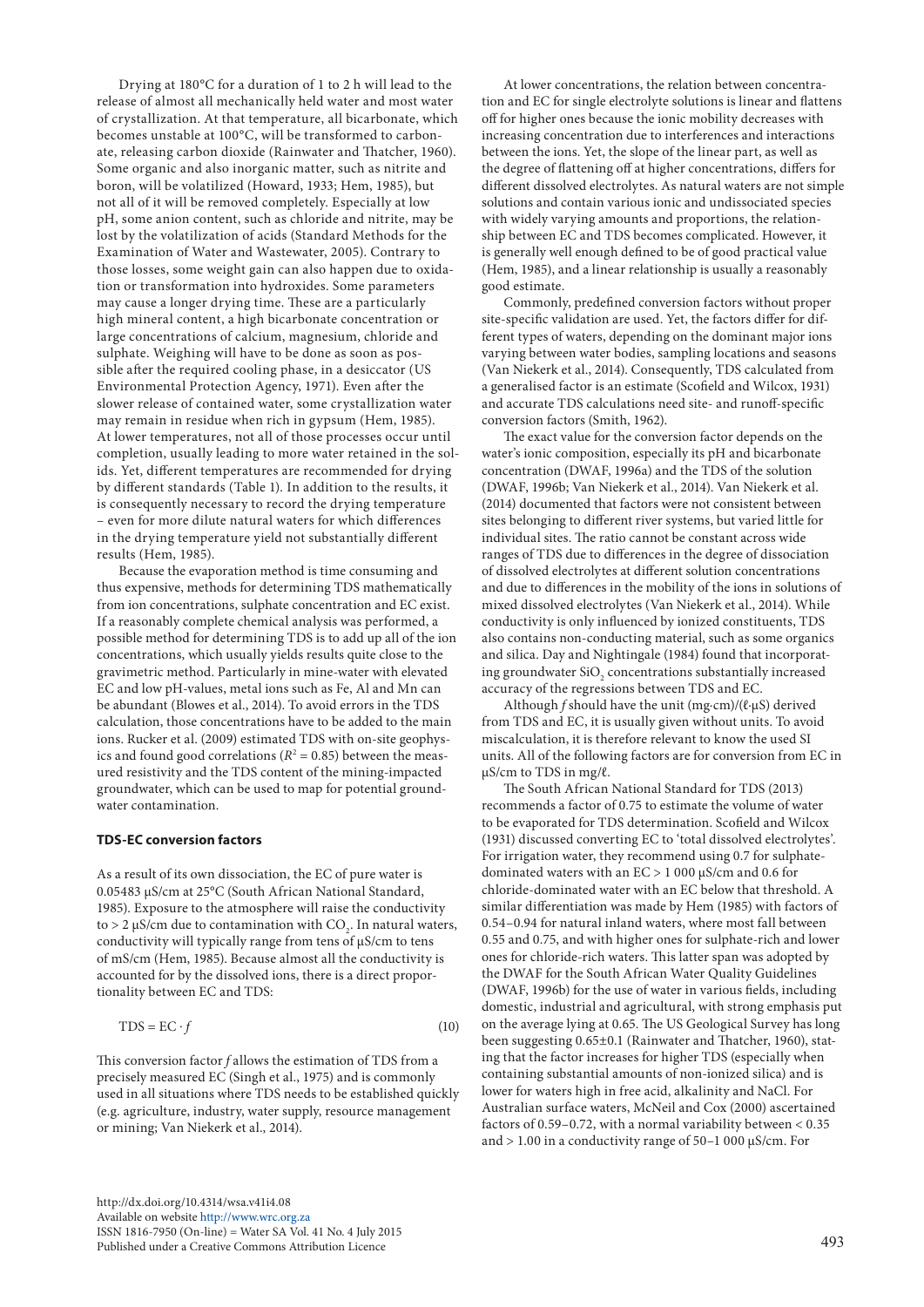mountain streams, Singh et al. (1975) determined 0.54–0.55. Atekwana et al. (2004) report a factor of 0.55–0.8 with a regression providing 0.64. Van Niekerk et al. (2014) recommended factors of 0.48 – 0.86 for individual samples with a median of 0.7, where NaCl-dominated waters were prone to lower – and  $Ca(HCO<sub>3</sub>)<sub>2</sub>$  dominated waters to higher – conversion factors. Other scientists use regressions between EC and TDS that do not intersect at the origin, avoiding a simple factor for conversion (Day and Nightingale, 1984). Instruments for measuring and logging EC often have built-in options to perform the conversion to TDS with settings ranging from 0.5 to 0.7, though the factor can usually be set manually (Van Niekerk et al., 2014). No publications on determining conversion factors specifically for mine-water were found.

In its 'Feasibility Study for a Long-Term solution to Address the Acid Mine Drainage Associated with the East, Central and West Rand Underground Mining Basins' (2012), the Department of Water Affairs (DWA, formerly known as DWAF) used a factor of 1.1 to calculate TDS in some cases; in other sections it was not indicated which method was used to estimate TDS, although several options are referred to in the theoretical section. In its report to the Inter-Ministerial Committee on Acid Mine Drainage, the same institution referred to using a factor of 1.06 in the same context (Ramontja et al., 2010). Hobbs (2013) mentions using 0.77 and 0.7 to derive TDS from EC. The frequently recommended factor of 0.65 in praxis also gets applied in the context of mine-water (e.g. Hobbs 2011) and other applications (e.g. Kempster et al., 1997; Reinders, 2010).

## **METHODS**

## **Sampling**

A total of 45 samples from 38 locations in the South African provinces of Gauteng and Mpumalanga were investigated. Most samples were taken from surface discharges, a few from shafts and some from mine-water influenced surface water. 1-ℓ plastic sampling bottles were cleaned and rinsed 3 times with the unfiltered water to be sampled before being filled entirely and then stoppered. Samples were stored in cool and dark conditions at 4°C until analysis.

#### **EC measurements**

EC,  $\kappa_{\scriptscriptstyle{\theta}}$ , as well as temperature, θ, were measured with an IntelliCAL graphite, 4-pole conductivity probe (CDC40101) attached to a Hach HQ40d handheld meter. The instrument was calibrated daily using a 0.01 M KCl standard solution with an EC of 1 413 µS/cm at 25°C. In addition, a daily calibrated IntelliCAL gel-type pH probe (PHC20101) was employed. Laboratory EC measurements were performed at ambient room temperature, between 18.3°C and 26.3°C (mean 23.2°C), with subsequent manual temperature correction.

In order to set up an accurate temperature-conductivity relation for each single sample, conductivity was measured constantly while slowly heating up a cold portion of each sample. Heating occurred from 5–10°C to 35–45°C over the course of 30 min on a heating plate with a magnetic stirrer. Regression analyses were made using the program TableCurve and linear temperature coefficients determined for the required temperature sections. These were applied for computing the temperature-corrected value  $\kappa_{25}$  of EC at 25°C.

Measuring errors for EC are due to contamination between samples, suspended matter in the sample, grease or oil, and air bubbles forming on the electrodes while warming up. Contamination was minimized by rinsing the probe with deionized water and blotting it dry with a lint-free paper cloth. By keeping the sample in motion with a magnetic stirrer, most of the bubbles were eliminated. In addition, EC for 12 samples that had been chemically analysed was calculated from the ionic concentrations.

## **Determining TDS**

Clean and empty beakers for evaporation were dried at 180°C for 1 h, cooled in a desiccator for 30 min and weighed to an accuracy of 0.1 mg, followed by half-hour drying phases in the drying-cooling-weighing cycle until constant mass was obtained, which was defined as a mass change < 0.5 mg between successive measurements. The beakers were then stored in a desiccator until use on the same day.

Each sample was filtered (0.45 µm cellulose nitrate membrane filters) with Millipore filtration units and a vacuum pump. The required volume of sample was pipetted into the evaporation dish and samples were evaporated in a drying oven overnight (just below boiling temperature). The drying cycle as described for beaker preparation encompassed a first 2-h drying step, followed by half-hour drying steps until constant mass was achieved. The beakers subsequently were left to cool in a desiccator for 30 min, which was long enough to bring them to almost-ambient temperature, but short enough that the more hygroscopic minerals could not collect too much moisture. Longer cooling times often resulted in mass gain.

TDS was then calculated with the following equation (Standard Methods for the Examination of Water and Wastewater, 2005):

$$
TDS = \frac{m_{\tilde{t}} - m_{\tilde{c}}}{V} \tag{11}
$$

with: *V* the volume of sample before evaporation,  $m_{\rm e}$  the mass of the empty beaker and  $m_{\rm f}$  the mass of the beaker containing residue. All samples were analysed in duplicates, some in triplicates; TDS standards and deionized water as blanks were handled in the same way as the samples.

## **Calculation of EC from chemical analysis**

Often, the TDS determined through evaporation is greater than that obtained by summation of the individual constituents, due to the retention of crystallization water and small quantities of undetermined constituents. However, the concentrations of all individually determined constituents were added together as their anhydrous residue (Rainwater and Thatcher, 1960). Bicarbonate and carbonate content were calculated from total alkalinity in CaCO<sub>2</sub> eq mg/ $\ell$  (TAL) as a function of pH and the fractions of  $CO_3^2$  and  $HCO_3^-$  were estimated using the carbonate equilibrium system. The bicarbonate content in solution was then divided by 2.03 to account for its transformation to carbonate – the form it will have in the residue – and the correlated loss of  $CO<sub>2</sub>$ .

$$
2\text{HCO}_3^- \to \text{CO}_3^{2-} + \text{CO}_2 + \text{H}_2\text{O}
$$
 (12)

$$
\frac{M_{\text{HCO}_3^-}}{M_{\text{CO}_3^{2+}}} = 2.03366\tag{13}
$$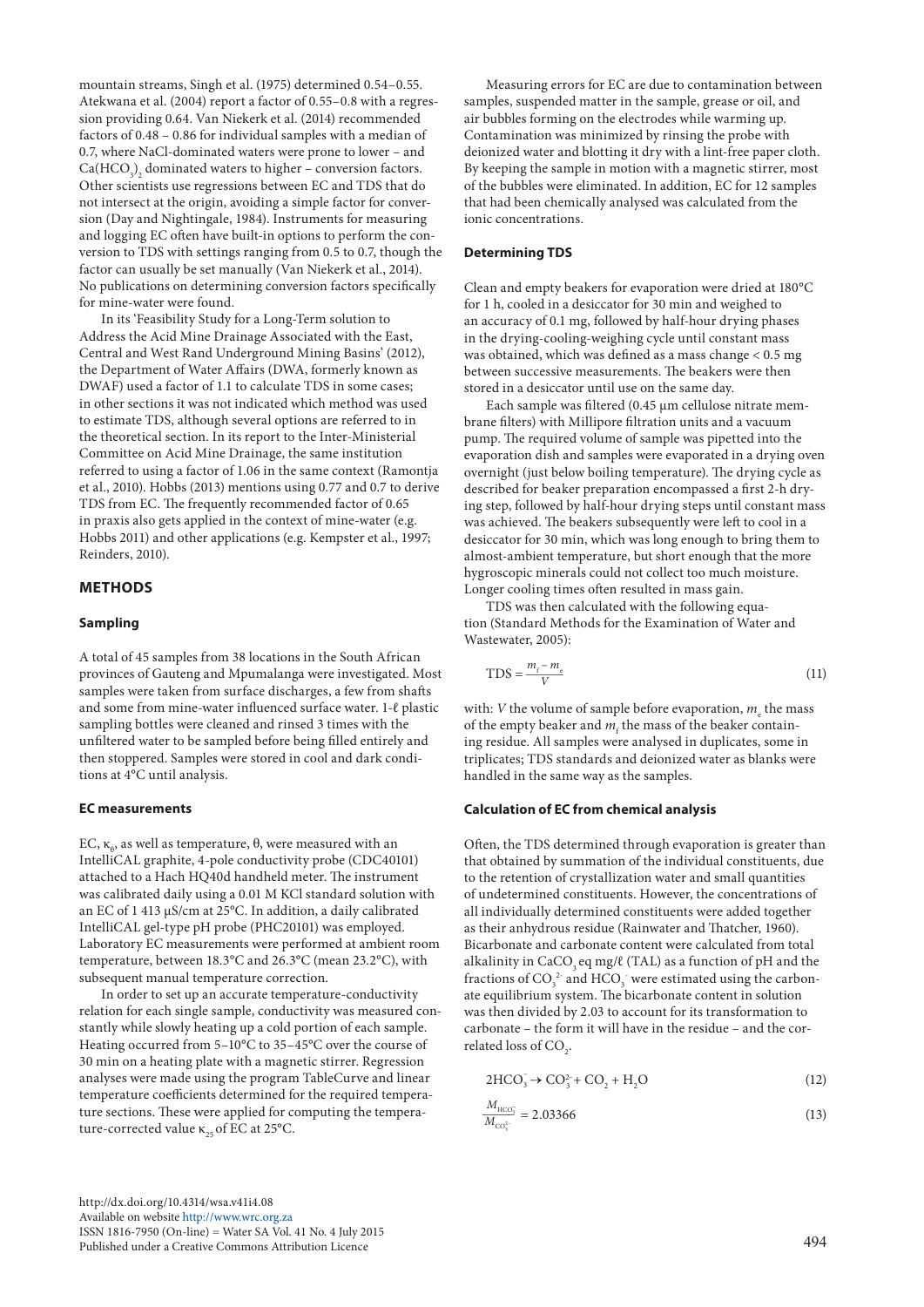$$
C_{\text{CO}_3^{2-}} = \frac{\text{TAL}}{M_{\text{CaCO}_3}} \cdot \chi_{\text{CO}_3^{2-}} \cdot M_{\text{CO}_3^{2-}} \tag{14}
$$

$$
C_{\text{HCO}_3^-} = \frac{\text{TAL}}{M_{\text{c}_{\text{aCO}_3}}} \cdot x_{\text{HCO}_3^-} \cdot M_{\text{HCO}_3^-} \cdot 2.03366 \tag{15}
$$

with  $x_{\mathrm{CO}_3^{2-}}$  and  $x_{\mathrm{HCO}_3^-}$  being the fractions of  $\mathrm{CO}_3^{2-}$  and  $\mathrm{HCO}_3^$ based on the carbonate equilibrium.

All other constituents were assumed to be in the same form in the anhydrous residue as analysed in the water. Crucial for the EC are the following constituents: Na<sup>+</sup>, K<sup>+</sup>, Mg<sup>2+</sup>, Ca<sup>2+</sup>, Ba<sup>2+</sup>, Cu<sup>2+</sup>, Ni<sup>2+</sup>, Fe<sup>2+</sup>, Fe<sup>3+</sup>, Mn<sup>5+</sup>, Cl, F<sup>-</sup>, NO<sub>3</sub></sub>, SO<sub>4</sub><sup>2</sup>, PO<sub>4</sub><sup>2</sup>, NH<sub>4</sub><sup>+</sup>, as well as total alkalinity and pH.

## **Calculating conversion factors**

For each sample, the average for the duplicate or triplicate measurements was used to determine the conversion factor. Average TDS and EC measurements of each sample were plotted to determine a general conversion factor by linear regression. For the 12 samples where chemical analyses were available, the factor was calculated from the computed TDS and EC values.

## **RESULTS AND DISCUSSION**

It could be shown that the individual results show a high variability (Appendix: Table A1). In addition, the appendix shows the TDS/EC ratio from Map C2 in Simonic (2000). As can be seen, there is no correlation between the conversion factors for minewaters and the groundwater ratios established by Simonic (2000). The highest conversion factor (1.34) is for a sample from Robinson



*Figure 1 Relationship between EC and TDS, n = 45, linear regression*   $TDS = 0.88$ <sup>*⋅κ*<sub>25</sub></sub>,  $R^2 = 0.97$ </sup> Fig. 1 – Relationship between EC and TDS, n = 45, linear regression TDS = 0.88κ25, R<sup>2</sup>

Lake in the West Rand that is strongly influenced by evaporation, with its banks being yellow from precipitated iron compounds. In contrast, the lowest factor (0.25) is for a sample from a rainfall pond on top of an uncovered tailings dam on the former Nestor gold mine near Sabie. Thus, this water is interacting with manmade solids and requires a factor very different from the 0.74 for the water from the nearbyby mine itself, where quartzite is the predominant rock type. Very low conversion factors may be due to loss of volatile constituents in the drying process (e.g. organics, ammonia or nitrite) and very high conversion factors could be caused by the presence of large amounts of poorly dissociated calcium, sulphate ions or silica (Day and Nightingale, 1984).

The 45 samples provide a wide range of EC, TDS and conversion factors (Table 2, Fig. 1) with a median EC of 3 059 µS/cm and a median TDS of 2 832 mg/ℓ, showing a bimodal distribution, with EC < 5 000 µS/cm and EC around 15 000 µS/cm. However, the conversion factors calculated from single measurements are close to a normal distribution (Fig. 2), ranging around a median of 0.85 with only a minor indication for a bimodal distribution. A linear regression including the full range of results (Fig. 1) leads to a conversion factor of 0.88.

At Lancaster Dam in the West Rand, the water is very acidic and has a relatively high EC and TDS and a conversion factor of 0.98. Downstream of the dam, the water flows through a wetland area, which lowers the pH slightly and EC and TDS considerably. The sample from the wetlands requires a conversion factor of 0.64, which is much lower than that at the dam and very close to the generally recommended factors for natural waters.

The samples from Oak Tree Spring below Hippo Dam in the Krugersdorp Game Reserve illustrate that the conversion factor may have to be adjusted even for a single site, when conflux conditions change. Over the course of 14 months *f* first slowly and then abruptly dropped, from 1.00 to 0.88, with the latter, sudden drop correlating with a period of extensive rainfalls.

As Hem (1985) showed for single electrolyte solutions, the linear correlation between EC and TDS at lower concentrations



*Figure 2 Distribution of conversion factors f, n = 45* Fig. 2 – Distribution of conversion factors f, n = 45

| <b>TABLE 2</b><br>Statistics of all sample results. pH average calculated from the average of {H <sup>+</sup> } |      |                       |           |                       |  |  |
|-----------------------------------------------------------------------------------------------------------------|------|-----------------------|-----------|-----------------------|--|--|
|                                                                                                                 | рH   | $\kappa_{25}$ , µS/cm | TDS, mg/l | $f = TDS/\kappa_{25}$ |  |  |
| $\boldsymbol{n}$                                                                                                | 45   | 45                    | 45        | 45                    |  |  |
| Minimum                                                                                                         | 2.45 | 67                    | 50        | 0.25                  |  |  |
| Maximum                                                                                                         | 7.85 | 16 3 69               | 13 948    | 1.34                  |  |  |
| Median                                                                                                          | 3.76 | 3059                  | 2832      | 0.85                  |  |  |
| Average                                                                                                         | 3.29 | 4769                  | 4 2 7 9   | 0.86                  |  |  |
| <b>SD</b>                                                                                                       | 1.90 | 5 0 9 1               | 4 4 2 2   | 0.19                  |  |  |
| SD, %                                                                                                           | 58   | 107                   | 103       | 22                    |  |  |

[http://dx.doi.org/10.4314/wsa.v41i4.0](http://dx.doi.org/10.4314/wsa.v41i4.08)8 Available on website<http://www.wrc.org.za> ISSN 1816-7950 (On-line) = Water SA Vol. 41 No. 4 July 2015 Published under a Creative Commons Attribution Licence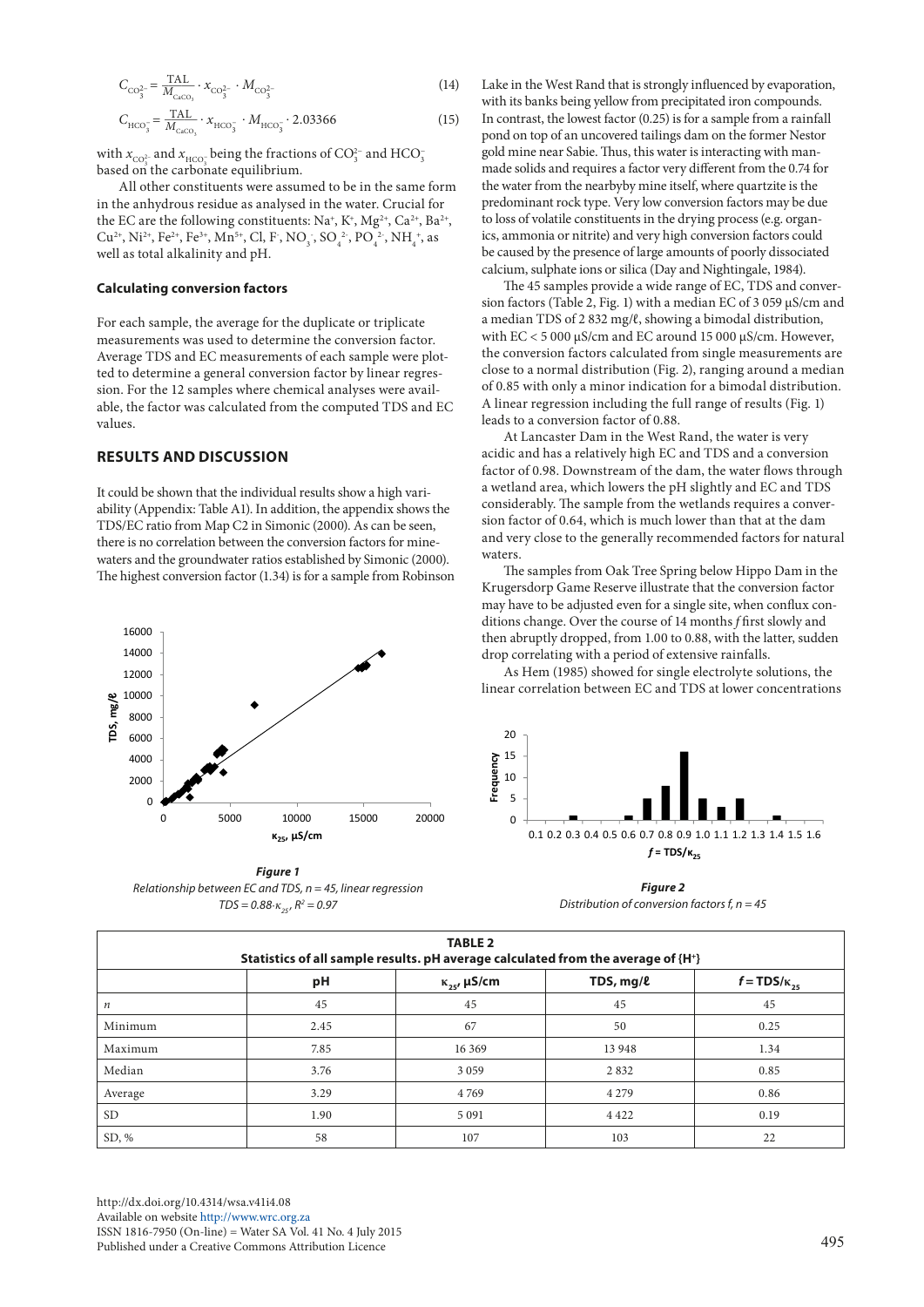will flatten at higher concentrations. A regression including only the samples with  $EC < 5000 \mu s/cm$  (Fig. 3) yields a higher conversion factor, of 0.97, compared to the one including all samples that also is applicable to the samples with very high conductivities.

Yet, a detailed investigation of EC and TDS influences on the conversion factor (Fig. 4 and Fig. 5) shows that the correlation of EC and TDS is not linear for the mine-water samples examined in this study. At EC < 5 000 µS/cm, *f* is not constant, but shows a rise with EC and TDS respectively. For very high EC and TDS values the rise does not continue, but conversion factors are again lower.



*Figure 3 Relationship between EC and TDS for*  $\kappa_{25}$  *< 5 000*  $\mu$ *S/cm, n = 36, linear relatively l regression TDS* = 0.97⋅*κ*<sub>25</sub>, R<sup>2</sup> = 0.90



*Figure 4 Relationship between κ25 and f, linear regression for κ<sup>25</sup> < 5 000 µS/cm,*   $f = 9.10^{-5}$ ⋅ $\kappa_{25} + 0.62$ ,  $R^2 = 0.46$  f = 1⋅

For local studies with water of similar chemistry, conversion factors provide better TDS estimations compared to regional factors. This shall be exemplified by the following paragraphs focussing on the local results. The median conversion factor 0.94 for samples with EC < 5 000 µS/cm from northwest of Emalahleni (Table 3), influenced by coal mining, coincidentally is similar to that of the whole dataset for that range of conductivity. But even within this group of samples variation of *f* between individual sites is obvious.

The origin of all samples with very high EC, between 14 587 µS/cm and 16 369 µS/cm (Table 4), and similarly high TDS between 12 590 µS/cm and 13 948 µS/cm, also lies northwest of Emalahleni, about 4–5 km away from the sampling sites of the previous group. All those samples have very similar conversion factors, with a median of 0.85.

The samples from the Western Gold Field of the Witwatersrand mining area (Table 5) show a greater variation, also encompassing a larger spatial distribution and consequently water chemistry. The median conversion factor for those samples is 1.00, with a range from 0.64 to 1.34.

For the samples from a nickel mine in Emgwenya (Table 6), a conversion factor of 0.81 was derived. Those samples are characterized by neutral pH with EC and TDS higher than commonly observed for natural waters.

To investigate the accuracy of TDS determination by evaporation of the sample, the same experiment was performed with TDS standard KCl solutions (Table 8). It could be shown that TDS was underestimated by more than 20%, which led to relatively low conversion factors. There were substantial losses



*Figure 5 rigure 5<br>Relationship between TDS and f, linear regression for*  $κ_{25}$ *< 5 000 μS/cm, f = 1∙10-4∙TDS + 0.62, < 5 000 µS/cm, R² = 0.7* + 0.62, < 5 000 µS/cm, R² = 0.7

| <b>TABLE 3</b><br>Statistics for the results of samples from the area northwest of Emalahleni with EC < 5 000 µS/cm, coal mining. pH average<br>calculated from the average of {H <sup>+</sup> } |      |                            |             |                       |  |  |
|--------------------------------------------------------------------------------------------------------------------------------------------------------------------------------------------------|------|----------------------------|-------------|-----------------------|--|--|
|                                                                                                                                                                                                  | pH   | $\kappa_{25}$ , $\mu$ S/cm | TDS, $mg/l$ | $f = TDS/\kappa_{25}$ |  |  |
| $\boldsymbol{n}$                                                                                                                                                                                 | 6    | 6                          | 6           | 6                     |  |  |
| Minimum                                                                                                                                                                                          | 2.79 | 1742                       | 1 2 9 6     | 0.70                  |  |  |
| Maximum                                                                                                                                                                                          | 3.29 | 4 0 3 4                    | 4 6 6 9     | 1.16                  |  |  |
| Median                                                                                                                                                                                           | 2.86 | 1990                       | 1829        | 0.94                  |  |  |
| Average                                                                                                                                                                                          | 2.96 | 2601                       | 2612        | 0.95                  |  |  |
| SD.                                                                                                                                                                                              | 0.21 | 1 1 0 9                    | 1545        | 0.17                  |  |  |
| SD, %                                                                                                                                                                                            | 7    | 43                         | 59          | 18                    |  |  |

 $\overline{a}$ 

[http://dx.doi.org/10.4314/wsa.v41i4.](http://dx.doi.org/10.4314/wsa.v41i4.08)08 Available on website <http://www.wrc.org.za> ISSN 1816-7950 (On-line) = Water SA Vol. 41 No. 4 July 2015 Published under a Creative Commons Attribution Licence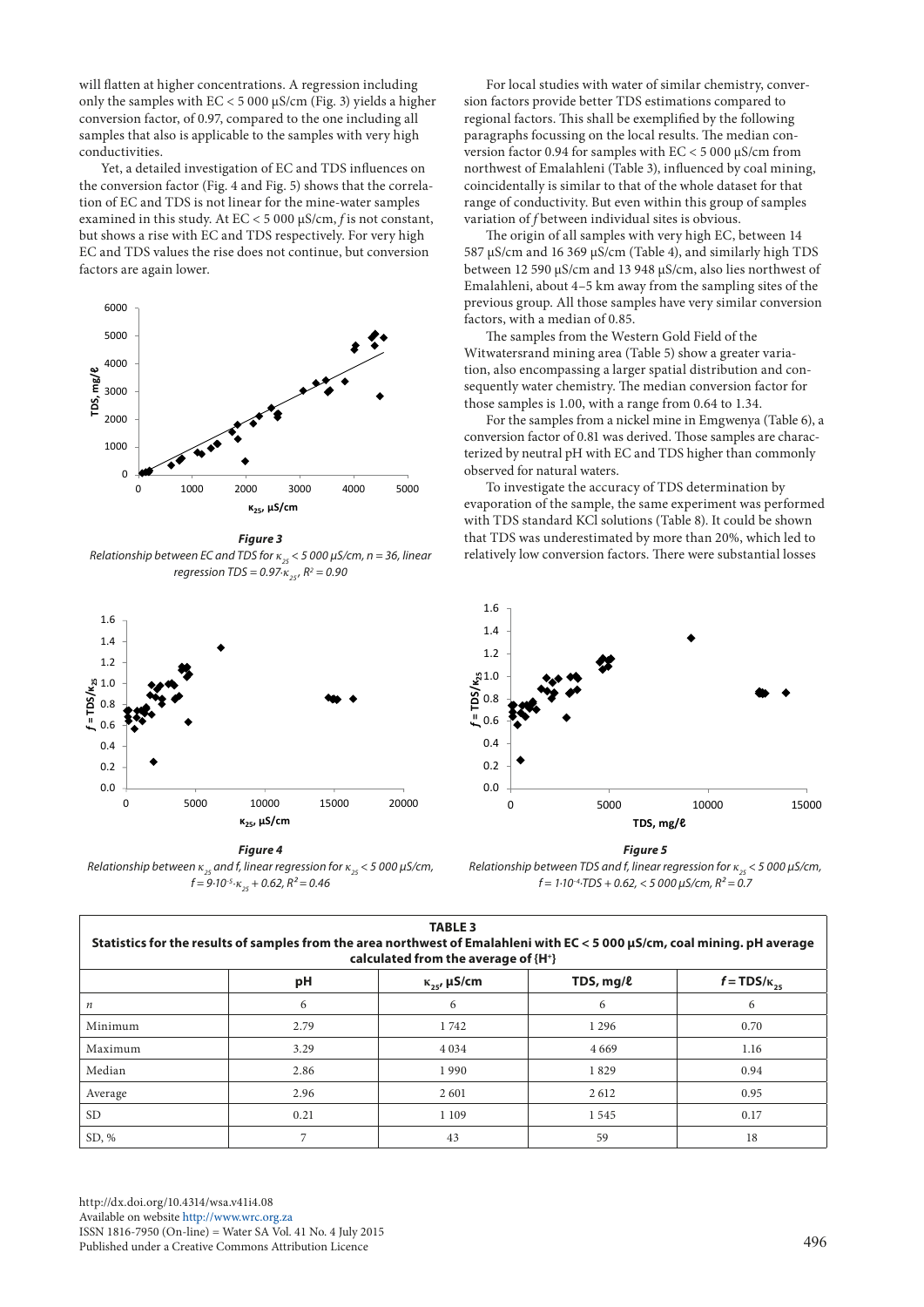| <b>TABLE 5</b><br>Statistics for the results of all samples from the West Rand, gold mining; pH average calculated from the average of {H <sup>+</sup> } |      |                       |             |                  |  |  |
|----------------------------------------------------------------------------------------------------------------------------------------------------------|------|-----------------------|-------------|------------------|--|--|
|                                                                                                                                                          | pH   | $K_{25}$ , $\mu$ S/cm | TDS, $mg/l$ | $f = TDS/K_{25}$ |  |  |
| $\boldsymbol{n}$                                                                                                                                         | 13   | 13                    | 13          | 13               |  |  |
| Minimum                                                                                                                                                  | 2.70 | 192                   | 122         | 0.64             |  |  |
| Maximum                                                                                                                                                  | 6.83 | 6828                  | 9 1 4 1     | 1.34             |  |  |
| Median                                                                                                                                                   | 4.81 | 3833                  | 3409        | 1.00             |  |  |
| Average                                                                                                                                                  | 4.43 | 3 5 7 0               | 3863        | 1.00             |  |  |
| <b>SD</b>                                                                                                                                                | 1.41 | 1658                  | 2 2 5 5     | 0.20             |  |  |
| SD, %                                                                                                                                                    | 32   | 46                    | 58          | 20               |  |  |

| <b>TABLE 6</b><br>Statistics for the results of samples from Emgwenya, nickel mine. pH average calculated from the average of {H <sup>+</sup> } |      |                       |             |                  |  |  |
|-------------------------------------------------------------------------------------------------------------------------------------------------|------|-----------------------|-------------|------------------|--|--|
|                                                                                                                                                 | рH   | $K_{25}$ , $\mu$ S/cm | TDS, $mg/l$ | $f = TDS/K_{25}$ |  |  |
| $\boldsymbol{n}$                                                                                                                                | 8    | 8                     | 8           | 8                |  |  |
| Minimum                                                                                                                                         | 7.17 | 1094                  | 812         | 0.71             |  |  |
| Maximum                                                                                                                                         | 7.85 | 3 5 5 7               | 3 0 5 1     | 0.86             |  |  |
| Median                                                                                                                                          | 7.57 | 2 0 2 6               | 1661        | 0.81             |  |  |
| Average                                                                                                                                         | 7.56 | 2 2 0 2               | 1806        | 0.80             |  |  |
| SD.                                                                                                                                             | 0.25 | 994                   | 916         | 0.06             |  |  |
| SD, %                                                                                                                                           | 3    | 45                    | 51          |                  |  |  |

| <b>TABLE 7</b><br><b>Results for TDS standard KCI solutions</b>                                                                                                                                                               |         |       |      |      |      |  |  |
|-------------------------------------------------------------------------------------------------------------------------------------------------------------------------------------------------------------------------------|---------|-------|------|------|------|--|--|
| TDS <sub>s</sub> (by<br>evaporation),<br>$f_t = TDS$ (target)/<br>$f_{\circ}$ = TDS (by<br>TDS under-<br>evaporation) / $\kappa_{25}$<br>$K_{25}$<br>mg/l<br>estimate, %<br>TDS, (target), mg/ℓ<br>$\kappa_{25}$ , $\mu$ S/cm |         |       |      |      |      |  |  |
| 750                                                                                                                                                                                                                           | 1 1 3 8 | 581   | 0.51 | 0.66 | 22.5 |  |  |
| 1382                                                                                                                                                                                                                          | 2085    | 1 098 | 0.53 | 0.66 | 20.5 |  |  |

| <b>TABLE 8</b><br>Comparison of results by measurement of EC and determination of TDS by evaporation and calculation of the two<br>parameters from chemical analysis results               |      |      |      |  |  |  |
|--------------------------------------------------------------------------------------------------------------------------------------------------------------------------------------------|------|------|------|--|--|--|
| difference TDS (measured)<br>difference f (experimentally)<br>difference $\kappa_{25}$ (measured)<br>and $\kappa_{25}$ (calculated), %<br>and f (calculated), %<br>and TDS (calculated), % |      |      |      |  |  |  |
| п                                                                                                                                                                                          | 12   | 12   | 12   |  |  |  |
| Minimum                                                                                                                                                                                    | 0.0  | 1.9  | 3.8  |  |  |  |
| Maximum                                                                                                                                                                                    | 25.0 | 20.1 | 15.2 |  |  |  |
| Median                                                                                                                                                                                     | 10.7 | 11.7 | 10.7 |  |  |  |
| Average                                                                                                                                                                                    | 9.8  | 10.7 | 10.3 |  |  |  |

of dissolved solids through volatilization and the evaporation method is not suitable to check TDS of single electrolyte standard solutions. The measured EC with the TDS allows one to suggest that the solutions should truly have yielded conversion factors of 0.66, which is very close to the factor of 0.65 that is generally recommended for use when no source for the factor is given. This could suggest that factors are sometimes determined from single electrolyte standards, which are not representative, per se, of the waters to be examined.

In some cases, a chemical analysis of the water sample might be available, but not an evaporative determination of TDS. Therefore, a comparison between the experimentally determined conversion factor, calculated from measured EC

analysis, was made (Table 8). The conversion factors determined with those two different methods differed by as much as 15%, with a median difference of 10.7%, approximately the same as the differences between TDS and EC from the two methods. Factors determined with the two methods cannot be treated equally in one dataset. **CONCLUSIONS**

This study showed that applying a uniform conversion factor for EC and TDS for all of the investigated mine-waters results

and directly-determined TDS, and the factor calculated from the two parameters, as computed from results of chemical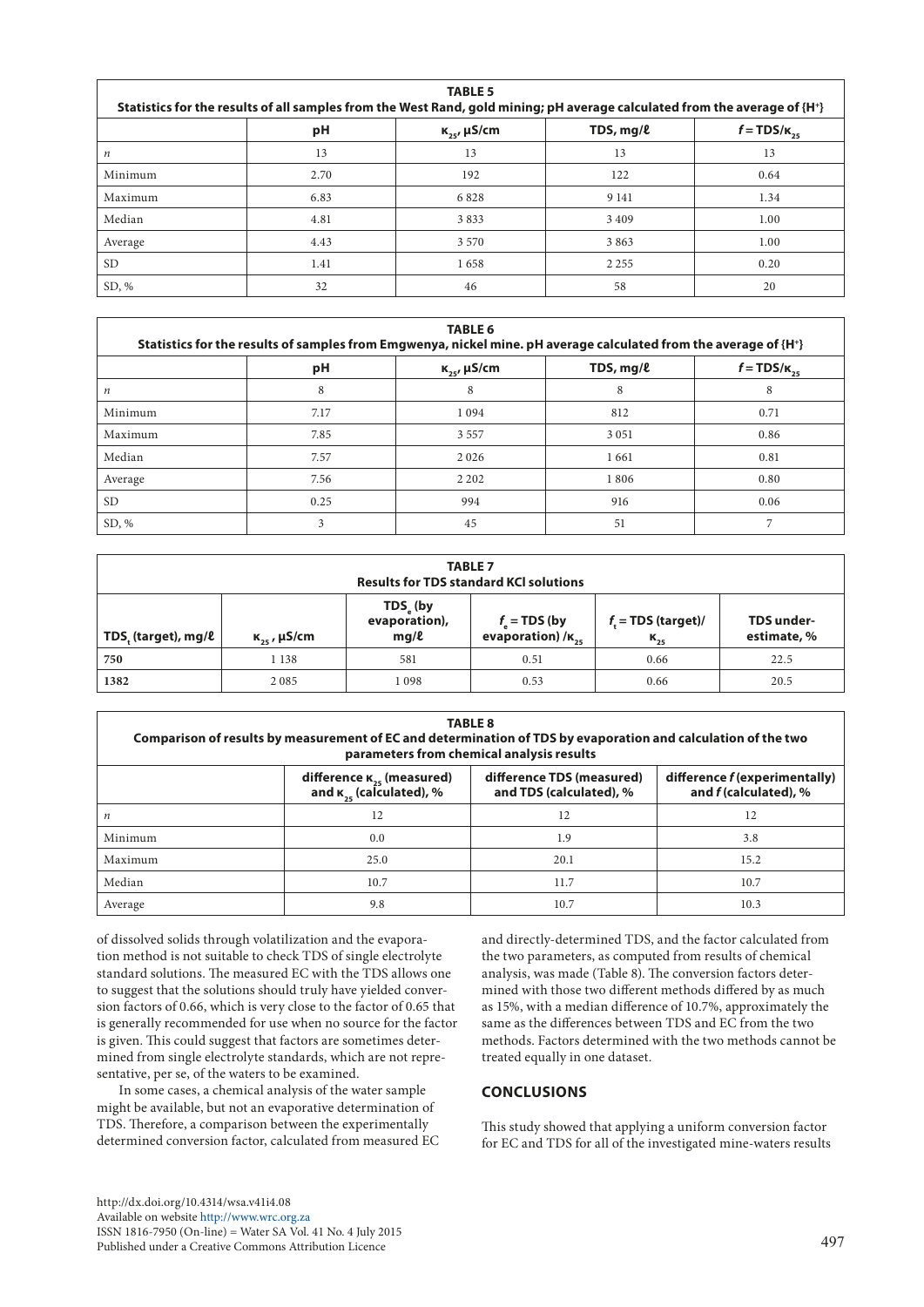in wrong estimations of TDS. Total dissolved solids (TDS) from Mpumalanga and Gauteng waters with EC < 5 000 µS/cm can be approximated by using a conversion factor of 0.97, and for higher ECs a factor of 0.85 may be used instead. Yet, the relatively large range of factors spanning from 0.25 to 1.34 excludes the use of a standard factor for all mine-waters. Consequently, it is recommended that site-specific conversion factors should be determined with the gravitational method. A dependence of the conversion factor on pH, as stated by the DWAF (1996a) in the South African Water Quality Guidelines, cannot be supported by this study (Fig. 6).

Because of the variety of different methods available for determining TDS, the method used should always be mentioned, including the drying temperature and filter pore size. When using the conductivity method for estimating TDS, it is essential to mention the conversion factors and to carefully choose an appropriate factor for each sample in those cases where laboratory determination is not possible.

Even regional conversion factors based on groundwater data (Simonic, 2000) do not reflect the peculiar characteristics of mine-water. Based on the literature, similar results are expected in other areas of the world, where a single conversion factor is used to estimate the TDS based on the measured EC. It is therefore highly recommended that site-specific conversion factors be established for each mine-water project in order to achieve accurate TDS estimations.

## **ACKNOWLEDGEMENTS**

We thank Prof M Momba at the Department of Environmental, Earth and Water Science at Tshwane University of Technology for providing us with the laboratory space and equipment for conducting the experiments. Jacoba, Lettie and Joyce helped out with tools and material required. Finally, but not at all least, we thank everyone who provided samples, and in some cases even results of chemical analyses: Henk Coetzee from CGS, Ed and Jenny Hardwick from Cwenga, Jannie Maree, Mariekie Gericke from Mintech and Sibusiso Sidu from Gold One.

Two anonymous reviewers helped to improve this paper and Broder Merkel pointed out a shortfall in the section about EC calculations. All comments are included in this final revision. This work has been financed by a SARChI grant to TUT from the National Research Foundation (NRF) under grant number 86948.

## **REFERENCES**

- APPELO CAJ (2015) Specific Conductance: how to calculate, to use, and the pitfalls. URL: http://www.hydrochemistry.eu/exmpls/ sc.html (Accessed 27 June 2015).
- ASTM D5907-13 (2013) Standard Test Methods for Filterable Matter (Total Dissolved Solids) and Nonfilterable Matter (Total Suspended Solids) in Water. in ASTM Internationals (ed), West Conshohocken.
- ATEKWANA EA, ATEKWANA EA, ROWE RS, WERKEMA JR DD and LEGALL FD (2004) The relationship of total dissolved solids measurements to bulk electrical conductivity in an aquifer contaminated with hydrocarbon. *J. Appl. Geophys.* **56** (4) 281–294.
- BLOWES DW, PTACEK CJ, JAMBOR JL, WEISENER CG, PAKTUNC D, GOULD WD and JOHNSON DB (2014) The Geochemistry of Acid Mine Drainage. in Turekian HD and KK Hollands (eds), *Treatise on Geochemistry,* Elsevier, Oxford, pp. 131–190.
- COETZEE H, HORSTMANN U, NTSUME G and CROUKAMP L (2003) The potential impact of the decant water from Witwatersrand. In: *Mine Water and the Environment, Proceedings of the 8th International Mine Water Association (IMWA) Congress, Johannesburg*, 201–217.



*Relationship between pH and conversion factor f* Fig. 6 – Relationship between pH and conversion factor f

- COURY L (1999) Conductance Measurements: Part 1: Theory. *Current Separations* **18** (3) 91–96.
- DAY BA and NIGHTINGALE HI (1984) Relationships Between Ground-Water Silica, Total Dissolved Solids, and Specific Electrical Conductivity. *Ground Water* **22** (1) 80–85.
- DWAF (DEPARTMENT OF WATER AFFAIRS AND FORESTRY) (1996a) *South African Water Quality Guidelines*. *Volume 1: Volume 1: Domestic Water Use*, Pretoria. 190 pp.
- DWAF (DEPARTMENT OF WATER AFFAIRS AND FORESTRY) (1996b) *South African Water Quality Guidelines*. *Volume 7: Volume 7: Aquatic Ecosystems*, Pretoria. 161 pp.
- DWA (DEPARTMENT OF WATER AFFAIRS, SOUTH AFRICA) (2012) Feasibility study for a long-term solution to address the acid mine drainage associated with the East, Central and West Rand underground mining basins. DWA Report. No.: P RSA 000/00/16512/2. Resource Water Quality Objectives (RWQOs), Directorate: Water Resource Planning Systems, Chief Directorate: Integrated Water Resource Planning. Department of Water Affairs, Pretoria. 201 pp.
- DIN (2007) Charakterisierung von Abfällen Bestimmung des Gesamtgehaltes an gelösten Feststoffen (TDS) in Wasser und Eluaten (EN 15216:2007). Deutsches Institut für Normung, Berlin. 11 pp.
- FISHMAN MJ and FRIEDMAN LC (1989) *Techniques of waterresources investigations of the United States Geological Survey Book 5, Laboratory analysis Chapter A*. *Volume 1: Methods for determination of inorganic substances in water and fluvial sediments* (3rd edn.). United States Geological Survey, Washington, D.C. 545 pp.
- GELHAUS SL and LACOURSE WR (2004) Measurement of Electrolytic Conductance. In: Cazez Js (ed.) *Ewing's Analytical Instrumentation Handbook*. CRC Press, Boca Raton. 561–580. HEM JD (1985) Study and interpretation of the chemical characteris-
- tics of natural water. *U.S. Geol. Surv. Water Suppl. Pap.* **2254** 1–263.
- HOBBS PJ, OELOFSE SHH and RASCHER J (2008) Management of environmental impacts from coal mining in the upper Olifants River catchment as a function of age and scale. *Int. J. Water Resour. Dev.* **24** (3) 417–431.
- HOBBS PJ and COBBING JE (2007) A hydrogeological assessment of acid mine drainage impacts in the West Rand Basin, Gauteng Province. CSIR Report No. CSIR/NRE/WR/ER/2007/0097/C. CSIR, Pretoria. 59 pp.
- HOBBS PJ (ed) (2011) Situation assessment of the surface water and groundwater resource environments in the Cradle of Humankind World Heritage Site: Report prepared for the management authority, Gauteng Province, South Africa. 276 pp.
- HOBBS PJ (2013) Pilot implementation of a surface water and groundwater resources monitoring programme for the Cradle of Humankind World Heritage Site. CSIR Report No. CSIR/NRE/ WR/ER/2013/0023/B. CSIR, Pretoria.
- HOWARD CS (1933) Determination of total dissolved solids in water analysis. *Ind. Eng. Chem. Anal.* **5** (1) 4–6.

[http://dx.doi.org/10.4314/wsa.v41i4.](http://dx.doi.org/10.4314/wsa.v41i4.08)08 Available on website <http://www.wrc.org.za> ISSN 1816-7950 (On-line) = Water SA Vol. 41 No. 4 July 2015 Published under a Creative Commons Attribution Licence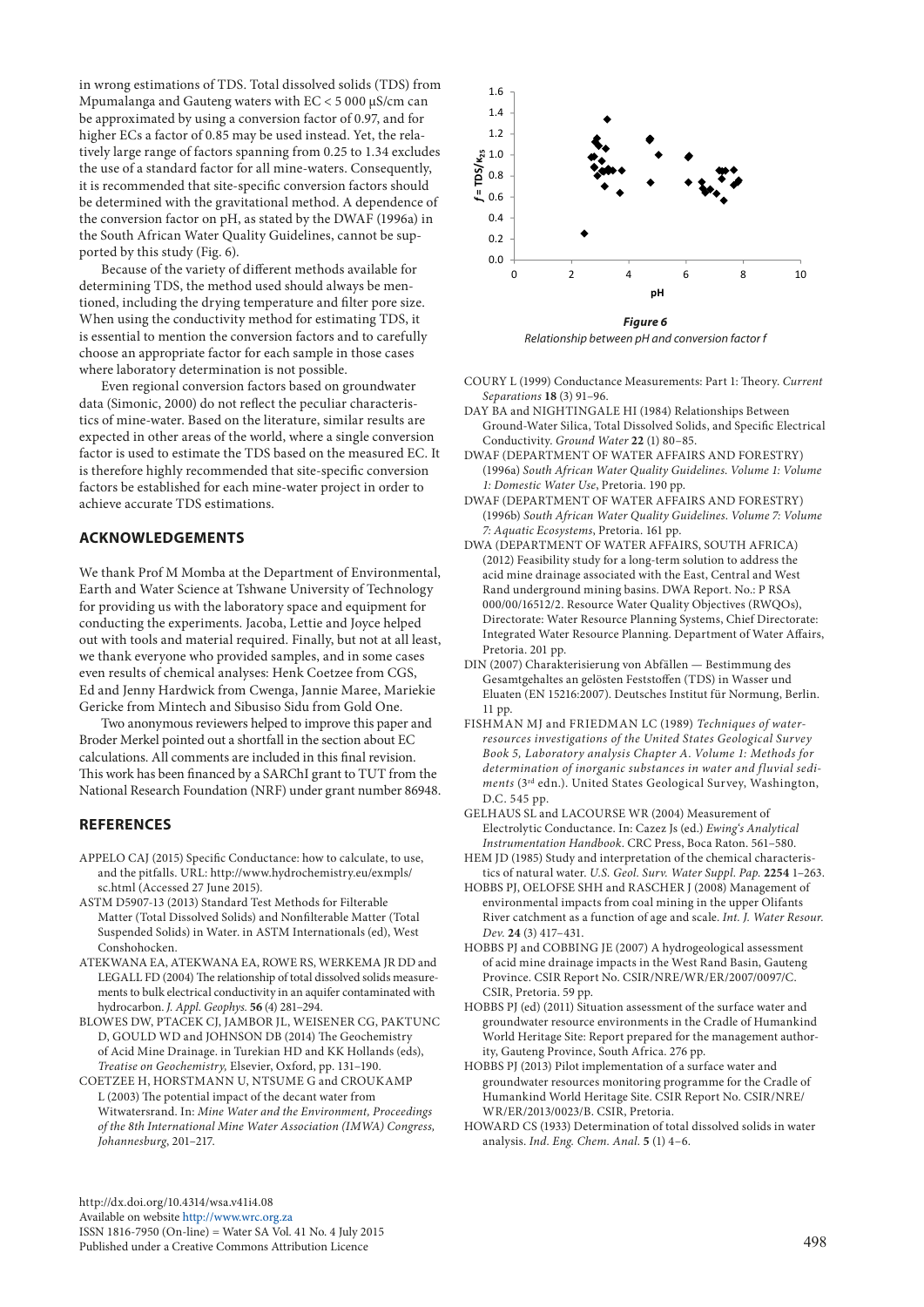- HUIZENGA JM, SILBERBAUER M, DENNIS R and DENNIS I (2013) An inorganic water chemistry dataset (1972–2011) of rivers, dams and lakes in South Africa. *Water SA* **39** (2) 335–339.
- INDIAN STANDARDS (1984) IS 3025: Method of Sampling and Test (Physical and Chemical) for Water and Wastewater, Part 16: Filterable Residue (Total Dissolved Solids) (First Revision) (3025 Part 16). 6 pp.
- KEMPSTER PL, VAN VLIET HR and KÜHN A (1997) The need for guidelines to bridge the gap between ideal drinking-water quality and that quality which is practically achievable and acceptable. *Water SA* **23** (2) 163–167.
- MAKGAE M (2012) The status and implications of the AMD legacy facing South Africa. in McCullough CD, Lund MA and Wyses L (eds). *International Mine Water Association Symposium, 30 September – 4 October 2012,* Edith Cowan University, Bunbury. 327–334.
- MCCLESKEY RB, NORDSTROM DK and RYAN JN (2011) Electrical conductivity method for natural waters. *Appl. Geochem.* **26 (**Supplement) S227-S229.
- MCCLESKEY RB, NORDSTROM DK, RYAN JN and BALL JW (2012) A new method of calculating electrical conductivity with applications to natural waters. *Geochim. Cosmochim. Acta* **77** 369–382.
- MCNEIL VH and COX ME (2000) Relationship between conductivity and analysed composition in a large set of natural surface-water samples, Queensland, Australia. *Environ. Geol.* **39** (12) 1325–1333.
- MINERALS BUREAU (1998) An overview over the South African minerals industry. In: Wilson MGC and Anhaeusser CR (eds) *Handbook*. *Volume 16: The Mineral Resources of South Africa* (6th edn). Council for Geoscience, Silverton. viii, 740, 5–10.
- MOTTER K (2015) Standard Operating Procedure for the Determination of Total and Total Dissolved Solids: CCAL 13A.2. Corvallis, Oregon. 11 pp.
- OELOFSE S and STRYDOM W (2010) A CSIR perspective on water in South Africa, 2010. CSIR Report No. CSIR/NRE/PW/ IR/2011/0012/A. CSIR, Pretoria. 74 pp.
- PARKHURST DL and APPELO CAJ (2013) Description of input and examples for PHREEQC Version 3 – a computer program for speciation, batch-reaction, one-dimensional transport, and inverse geochemical calculations. *U.S. Geol. Surv. Tech. Methods* **6** (A43) 1–497.
- RAINWATER FH and THATCHER LL (1960) Methods for Collection and Analysis of Water Samples. *Geol. Surv. Water Suppl. Pap.* **1454** 1–301.
- RAMONTJA T, COETZEE H, HOBBS PJ, BURGESS JE, THOMAS A and KEET M (2010) Mine water management in the Witwatersrand

Gold Fields with special emphasis on acid mine drainage: Report to the Inter-Ministerial Committee on Acid Mine Drainage. 146 pp.

- REINDERS FB (2010) Standards and guidelines for improved efficiency of irrigation water use from dam wall release to root zone application – guidelines. Water Research Commission, Pretoria.
- RUCKER DF, GLASER DR, OSBORNE T and MAEHL WC (2009) Electrical resistivity characterization of a reclaimed gold mine to delineate acid rock drainage pathways. *Mine Water Environ.* **28** (2) 146–157.
- SCOFIELD CS and WILCOX LV (1931) Boron in irrigation waters. *U.S.D.A. Tech. Bull.* **264** 1–65.
- SIMONIC M (2000) The assessment of ambient groundwater quality at a national scale in the Republic of South Africa – an electronic atlas. WRC project K5/841. Water Research Commission, Pretoria.
- SINGH T and KALRA YP (1975) Specific conductance method for *in situ* estimation of total dissolved solids. *J. Am. Water Works Assoc.*  **67** (2) 99–100.
- SMITH SH (1962) Temperature corrections in conductivity measurements. *Limnol. Oceanogr.* **7** (3) 330–334.
- SOUTH AFRICAN NATIONAL STANDARD (2005) Water quality determination of electrical conductivity (SANS 7888:2005). South African Bureau of Standards, Pretoria. 10 pp.
- SOUTH AFRICAN NATIONAL STANDARD (2013) Water dissolved solids content (SANS 5213:2013). South African Bureau of Standards, Pretoria. 5pp.
- STANDARD METHODS FOR THE EXAMINATION OF WATER AND WASTEWATER (2005) Conductivity (2510). American Public Health Organization, Washington. 8 pp.
- STANDARD METHODS FOR THE EXAMINATION OF WATER AND WASTEWATER (2005) Solids (2540). American Public Health Organization, Washington. 10 pp.
- US EPA (UNITED STATES ENVIRONMENTAL PROTECTION AGENCY) (1971) Method 160.1 – Revision 11/16/1999. 3 pp.
- VAN NIEKERK H, SILBERBAUER MJ and MALULEKE M (2014) Geographical differences in the relationship between total dissolved solids and electrical conductivity in South African rivers. *Water SA* **40** (1) 133–137.
- WOLKERSDORFER C (2008) *Water Management at Abandoned Flooded Underground Mines – Fundamentals, Tracer Tests, Modelling, Water Treatment.* Springer, Heidelberg.
- ZINABU G, CHAPMAN LJ and CHAPMAN CA (2002) Conductivity as a predictor of a total cations and salinity in Ethiopian lakes and rivers: revisiting earlier models. *Limnologica* **32** (1) 21–26.